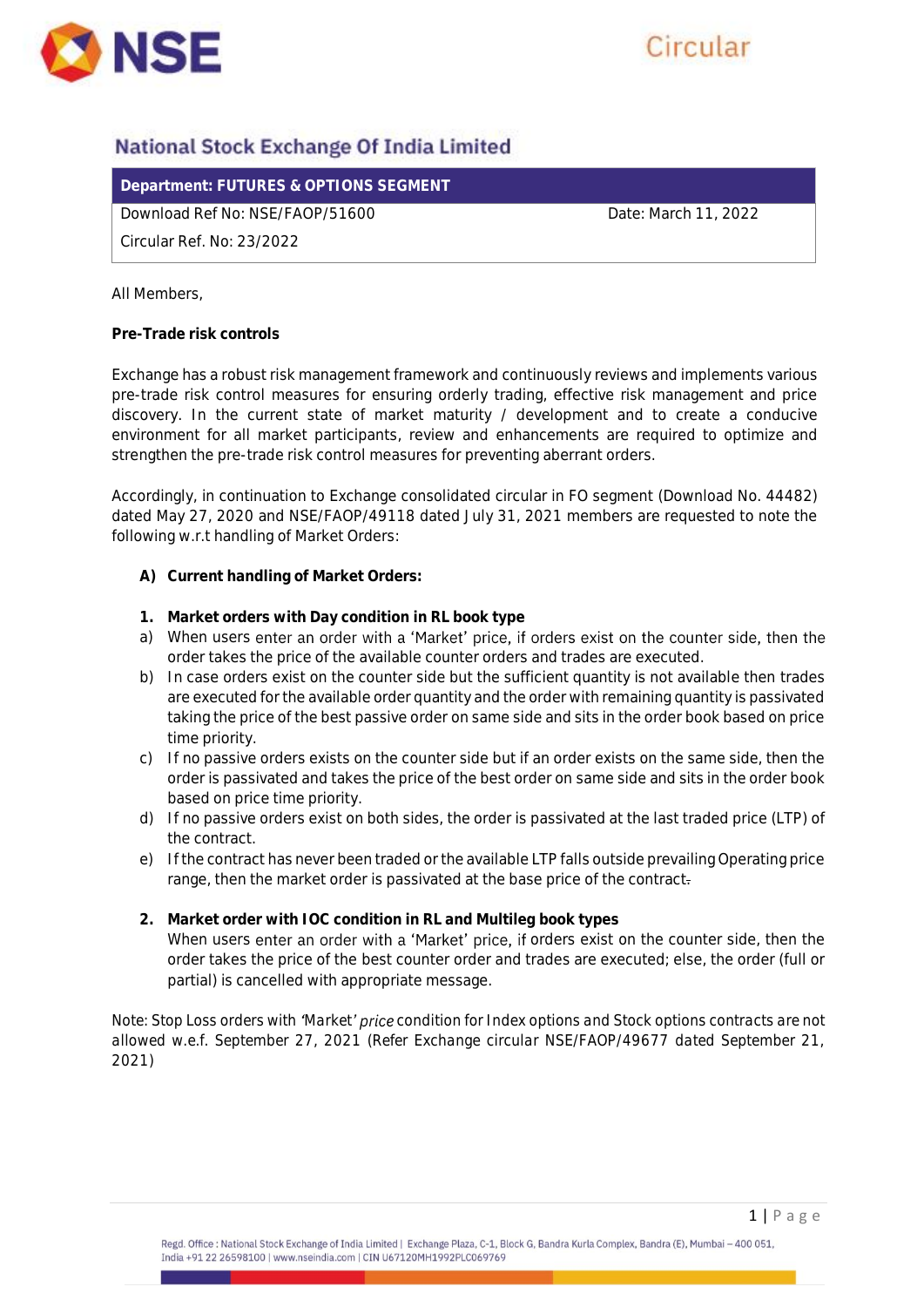- **B) Revised handling of Market orders shall be applicable to Index Options and Stock Options contracts with book type RL and time condition as Day / IOC:**
- 'Market' price orders shall not be allowed in a contract which has not traded for the day i.e. LTP is not available for the day. Market orders received in such scenario shall be rejected by the Exchange and appropriate message shall be sent to respective trading terminal.
- Market Orders shall be allowed to be traded only up to certain mark-up/down price above/below Last traded Price (LTP).
- Buy market orders shall be allowed to trade till (1+X%) of LTP
- Sell market orders shall be allowed to trade till (1-X%) of LTP
- Mark-up/down of X% above/below LTP, shall also be subject to minimum absolute value in Rs.
- The initial/remaining quantity\* post sweeping the counter orders up to mark-up/down price during matching, if any,
	- o Shall be cancelled automatically, if counter orders are outstanding beyond markup/down price on opposite side of book and appropriate messages shall be sent to respective trading terminal.
	- o Additionally, if the market order is placed with day condition,
		- Shall be passivated at best price at same side, based on price time priority, if no counter orders are outstanding beyond mark-up/down price on opposite side of book
		- Shall be passivated at LTP of the day (trade price of last trade of the day), if no orders are outstanding on both the side of book

\* Remaining quantity could also be initial ordered quantity, if there are no outstanding counter orders between LTP & mark-up/down price when order was entered

• Initially, the parameters to arrive at the mark-up/down shall be set as follows:

| Instrument | % Of LTP | Minimum absolute Range (Rs.) |
|------------|----------|------------------------------|
| OPTSTK     | 20%      | 10                           |
| OPTIDX     | 20%      | 10                           |

Note: The Exchange may review and modify the parameter values in future, if required.

- **C) Changes in Multileg Orders (2 Leg / 3 Leg):**
- Multileg orders with 'Market price' condition for all (future and option) contracts shall be discontinued. Market orders received in such scenario shall be rejected by the Exchange and appropriate message shall be sent to respective trading terminal.
- Multileg orders with limit price condition shall continue to remain available for all contracts.

Members should refer section 3.1 of Exchange consolidated circular 44482 dated May 27, 2020 and SEBI circular no. CIR/MRD/DP/15/2015 dated July 16, 2015 regarding Trade Annulment. Any request for Trade Annulment shall be processed strictly in adherence to the said circulars. Accordingly, Exchange strongly recommends trading members to develop similar features as mentioned above to be made available to their dealers/clients. Members should trade responsibly and cautiously, as trading away from normal prices and misleading or causing any disruptions in normal trading may result in inquiry, investigation, and regulatory actions.

These aforesaid changes shall be effective from trade date **May 2, 2022** and shall be available for testing in mock being conducted on **April 30, 2022.**

**For and on behalf of National Stock Exchange of India Limited**

**Khushal Shah Associate Vice President**